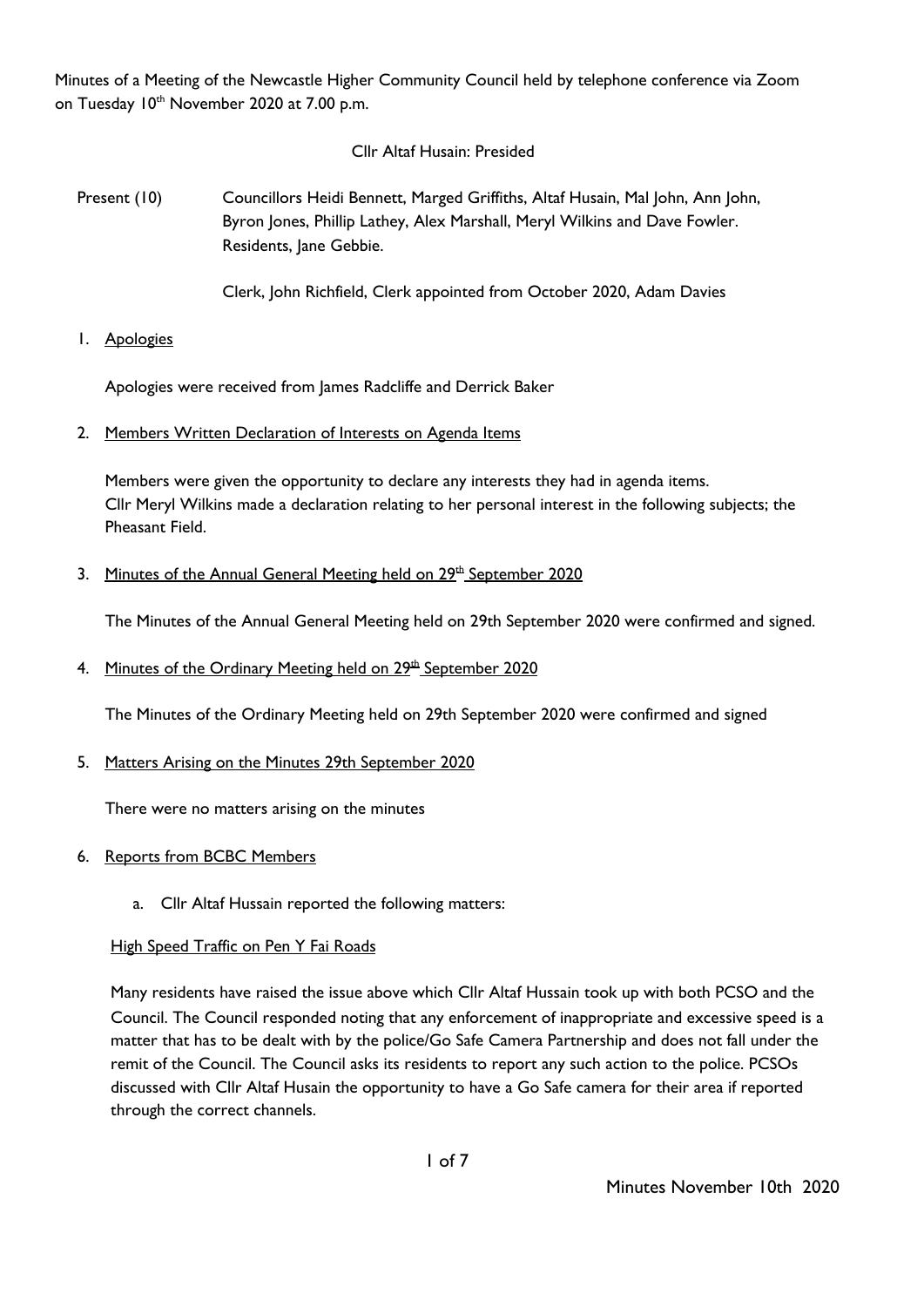## Removal of swing from the Cavendish Park

Residents were concerned about the removal of swing from the Cavendish children park, which Cllr Altaf Hussain took up with the BCBC. Due to the framework becoming loose in the ground the swings were removed for safety concerns. The framework has now been re-concreted and the swings have been re-hung as of 19/10/2020.

# **Pavements**

Cllr Phil Mort who was joined by other residents of the village in raising concerns about the eroded and dangerous dirt track of the pavement between the turning into Pen Y Fai just under the motorway leading to Glanrhyd hospital. Cllr Altaf Hussain has raised the issue with BCBC.

## School Crossing Patrols.

Cllr Altaf Hussain noted that the SCP person who operated at Penyfai School retired in December 2019. Prior to lockdown, the Road Safety Coordinator (RSC) had conducted the relevant site survey checks (following the guidance approved by Cabinet) and at that stage, all advertisements / appointments for SCPs were put on hold, owing to the fact that all schools were closed.

Cllr Altaf Hussain was informed by the Director Education that the RSC is now in the process of completing the relevant vacancy management forms for the position at Pen Y Fai. Subject to the necessary approvals, the post will be advertised in due course.

## Tikspac dog foul scheme

Tikspac dog foul posts have been ordered and the Council have been allocated 4 as requested from BCBC. 2 posts each will be allocated to each of our wards, Pen Y Fai and Aberkenfig. The post's are currently being rebranded and once BCBC receives them they will be sited at the location areas we have provided.

### **Dropped Kerb Crossing Points**

Cllr Altaf Hussain has asked for a site meeting which has not yet happened, Cllr Altaf Hussain hopes this will happen after the lockdown restrictions are over.

### Rock Cottages

The Council is concerned regarding Rock Cottage and the encroachment of its garden onto the Pen Y Fai Common. BCBC Property records can only confirm that the land to the rear of Rock Cottages, Penyfai is not within the ownership of BCBC.

### Repair to the Toe of the embankment (behind the Garage-Angleton commons)

Residents were concerned about the Work River bank by NRW and incomplete repair to the toe of the embankment. The repairs were undertaken by Natural Resources Wales (NRW) The embankment has sustained damage during the recent storms. During the scheduled work inclement weather meant the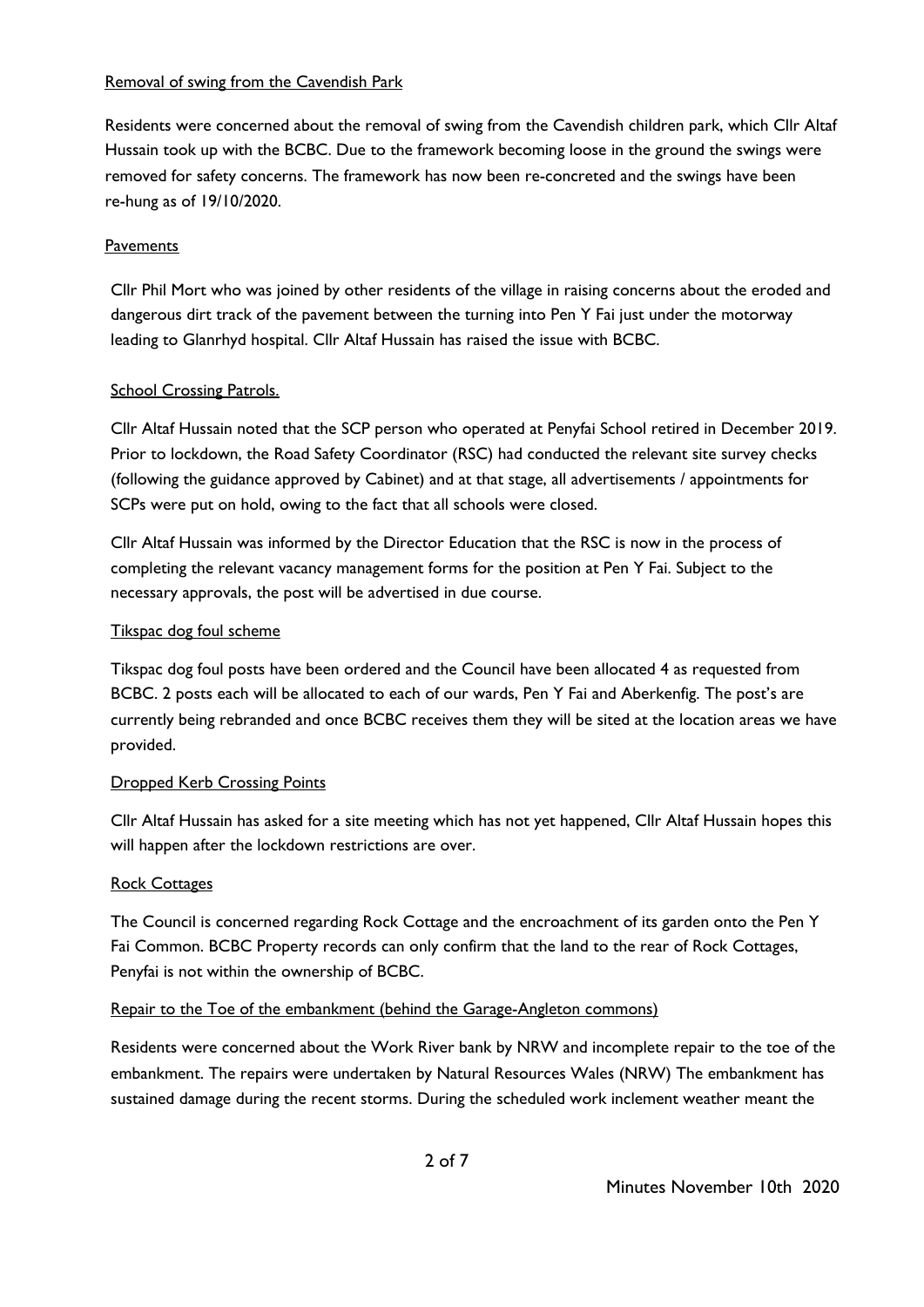repair had to be stopped. Further work is planned, which intends to improve the surface of the crest of the embankment.

# Unadopted Road at Heol Ty' n a Gran.

Cllr Altaf Hussain discussions with the BCBC and Cabinet Member knowing that Welsh Govt were considering the problem of unadopted roads and there may be funding available to adopt them, BCBC has been requested to adopt this road at an earliest opportunity so that these residents can maintain safe access to their properties.

b. Cllr James Radcliffe Unable to attend the meeting.

## 7. Report on Community Asset Transfers

Mr Guy Smith, the BCBC Community Asset Transfer Officer has confirmed that the expression of interest for Cavendish Park and the Play area has been approved at the recent BCBC CAT Steering Group meeting. This represents a separate transfer in addition to the Pheasant Field Kickabout area which has been approved previously and work has begun on a lease. Mr Smith suggests that the initial transfer should be based on a short-term tenancy while a long-term 35 year lease is finalised, the logic being that vehicular access is due to be commenced and it would make sense to include this aspect into the final lease. The short-term tenancy will allow the Community Council to take over the day to day management of Cavendish Park and the Play Area and also allow a funding application to be considered under the Town and Community Council Capital (T&CC) Capital Grant scheme for 2021-22, if applicable.

As regards the Pheasant Field Penyfai Kick About Area to which the Community Council has already been assigned funding under the T&CC Capital Grant scheme 2020-21, a short-term tenancy (while a long-term lease is finalised) would also enable the Community Council to request a licence to undertake works and also plan to commence the refurbishment project. Mr Smith also advises the Community Council that the BCBC has grants available under the CAT Fund of up to £10K to assist with the purchase of maintenance equipment.

Mr Smith is happy to attend a meeting of the Community Council either in person (if lockdown restrictions allow) or by video conference to explain his thinking to members of the Community Council and answer any specific questions.

Council agreed to invite Mr Guy Smith to attend the next meeting of Council in December to discuss in detail the community asset transfer projects. The Council requests the Clerk to look into local solicitors to have them in place in readiness for the short term tenancy agreement. Mr Guy Smith noted that BCBC has offered to provide the Council with a grant to pay toward legal costs which will be used in due course.

### 8. Report from Maintenance Committee

The Maintenance Committee reported on the following matters: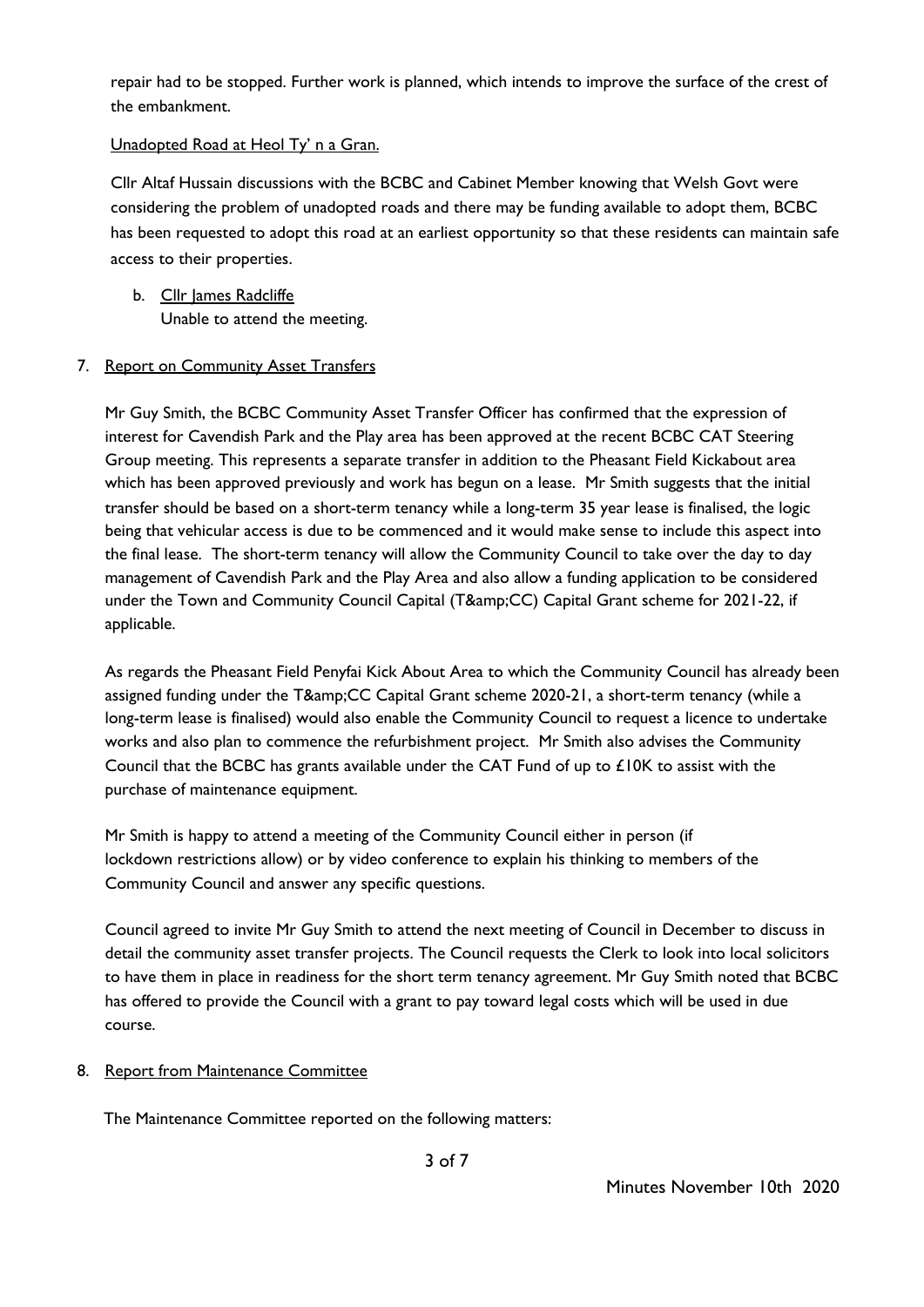The Council applied some months ago for Keep Wales Tidy to create three Butterfly gardens. The Council was awarded one of those applications – to create a Butterfly Garden in the vicinity of Aberkenfig Community Woodland. In a short space of time the Council was provided the materials needed to create such a garden to the specification provided by Keep Wales Tidy. The Council agreed a day with their Project officer and the installation took place on Monday 12<sup>th</sup> October 2020. The site was visited a shortly after by the Chair Cllr Altaf Hussain, Cllr Mal John and Cllr Alex Marshall.

Sadly the Council was informed that there was an incident shortly after the installation was completed. An occasion occurred that meant the plants were all pulled out of the ground, and scattered. The culprits were observed by Mrs Williams whose home is adjacent to the area where the small garden is situated. Mrs Williams spoke to the one of the parents and then replaced the plants herself. Cllr Alex Marshell visited the site, and notes the plants do seem stable considering the time of year. The Council also received some wild-flower seeds which will be sown in early Spring, by children from St. Robert's School.

Cllr Alex Marshall reported to the Council that during the first Lockdown, a resident of Pen y Fai reported some problems on Footpath1 Pen y Fai to BCBC. The footpath was walked and inspected by two Right of Way Officers from BCBC, accompanied by Bridgend Ramblers Footpaths Secretary and Cllr Alex Marshall. During that investigation, Rights of Way indicated that FP5 Pen y Fai had deviated from its Definitive Line – due to preferences made by users. The true line had become somewhat overgrown by brambles. This realignment has been carried out for us as of the 8<sup>th</sup> October 2020.

The maintenance committee is preparing financial documents for the December meeting showing the maintenance expenditure for this year on our various projects the Council is undertaking.

The Chair makes the Council aware that there are currently 2 members of the maintenance committee but both are Pen Y Fai Councillors, the Chair asks if a Councillor from Aberkenfig would become a member of the committee. Cllr David Fowler is put forward by Cllr Mal John and duly appointed as a member of the Maintenance Committee.

### 9. Report on arrangements for Clerking

The newly appointed Clerk Adam Davies reported on his duties.

The newly appointed Clerk to take on responsibilities on the Christmas lighting arrangements, and in the arrangements for the progressing of the two leases for Community Asset Transfers in Penyfai. The Clerk Adam has updated details with BCBC's list of Town and Community Councils. From the November meeting, The Clerk Mr Davies will take responsibility for the minutes, the follow up actions will be shared until the new year.

From December, The Clerk Mr Davies will agree the agenda with the Chair, and prepare the papers and lists of correspondence and plans received. The Clerk Mr Richfield will help as needed. The Clerk Mr Davies will take over the financial aspects of the Council in February, aiming to look after all ongoing work by March.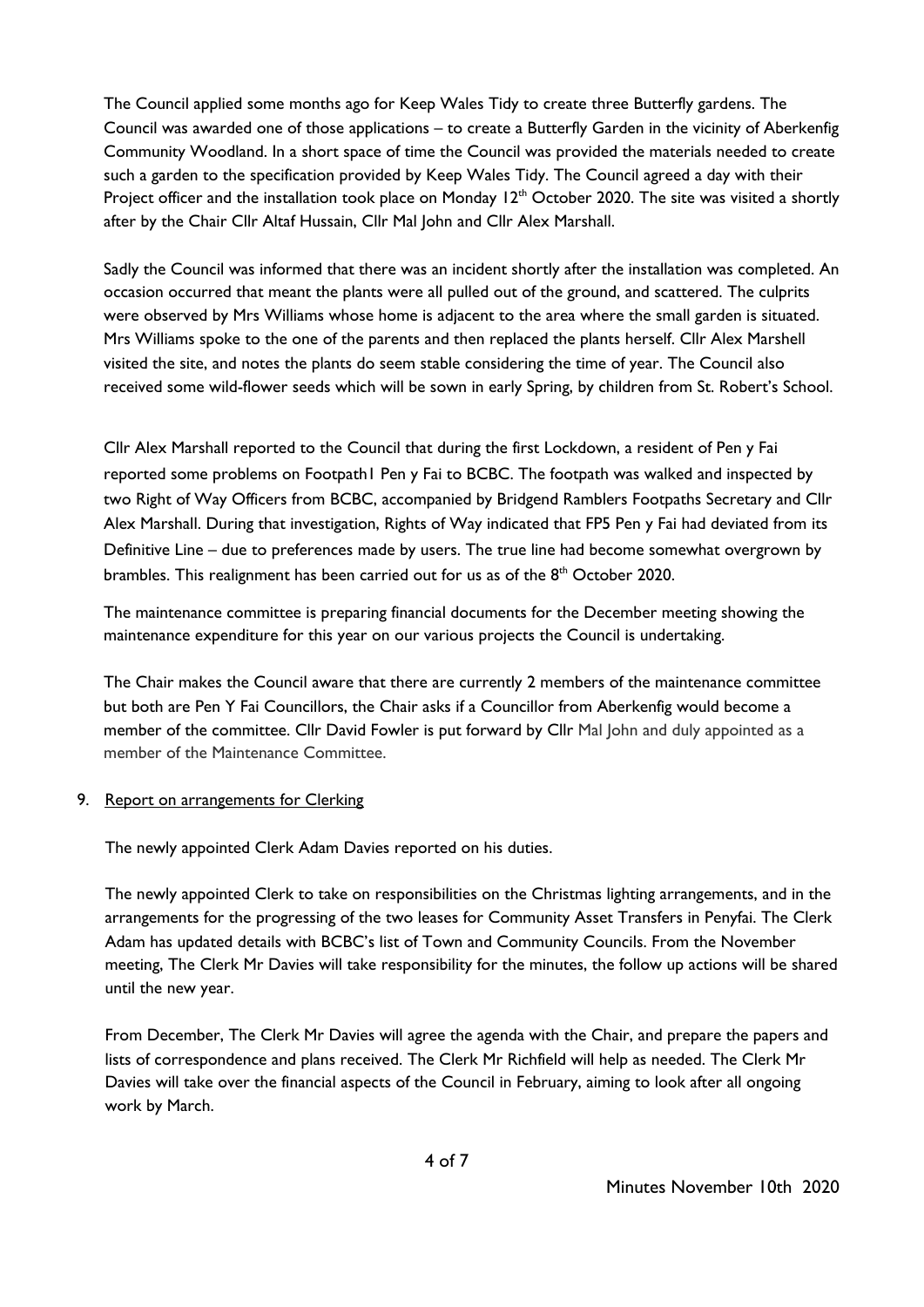The Clerk reiterates that he would like to be kept informed with any and all actions regarding the local area to have up to date knowledge with issues regarding the Council.

# 10. Community Council Website management

The Clerk will be taking over the website management, details will be passed to the Clerk by Cllr Heidi Bennett and the website management company.

# 11. Finance

(a) Accounts for Payment since 29 September 2020

| Cheque number | Payee                                   | Amount   |
|---------------|-----------------------------------------|----------|
|               |                                         |          |
| 201756        | Craig Abbott (travel to interview)      | 20.25    |
| 201757        | BCBC (bus shelter cleaning)             | 59.63    |
| 201758        | M G John (reimbursement for 8 bags      | 287.95   |
|               | Daffodil bulbs)                         |          |
| 201759        | Royal British Legion (donation for two  | 50.00    |
|               | large wreaths)                          |          |
| 201760        | Planning Aid Wales (online training for | 30.00    |
|               | Cllr Marged Griffiths)                  |          |
| 201762        | M Scott landscapes (maintain woods      | 3.095.00 |
|               | and Square)                             |          |

# 12. Correspondence

# 1. BCBC Community Asset Transfer Officer

Guy Smith confirmed that the CAT group was to meet on 2 November 2020, and would look at the production of two leases, one for the Pheasant Field Ground and one for the Cavendish Park play area. The NHCC is asked if it wishes to take on the management of the two sites before the formal leases have been completed.

# 2. Aberkenfig Allotments Association

Letter from David Lewis, Chair of the Aberkenfig Allotment Association, asking for the NHCC to consider funding the provision of mains water on the allotment gardens, specifically the installation of one tap near the main gate, by Welsh Water. The Association is seeking no more than £3,500. The Council is asked to discuss this request.

The Chair asks the maintenance committee to meet the Allotment association and submit a report regarding mains water installation. The Council is concerned regarding the ongoing running costs and ongoing maintenance for the mains water. The matter will be discussed further in the next meeting.

# 3. Cllr Alex Marshall/Cllr Mal john

Correspondence regarding the provision and planting of 6 bags of daffodils in the community Council area. Also paid Invoice from Bakers Shop for the bulbs in the sum of £237.95 (paid on collection by Cllr M John.)

# 4. Brian Jones – Keep Wales Tidy

Arrangements made with Cllr Alex Marshall and the Maintenance Committee to install the Butterfly flower packs in the Woodlands. Installation completed on 13 October.

5. Cllr Altaf Hussain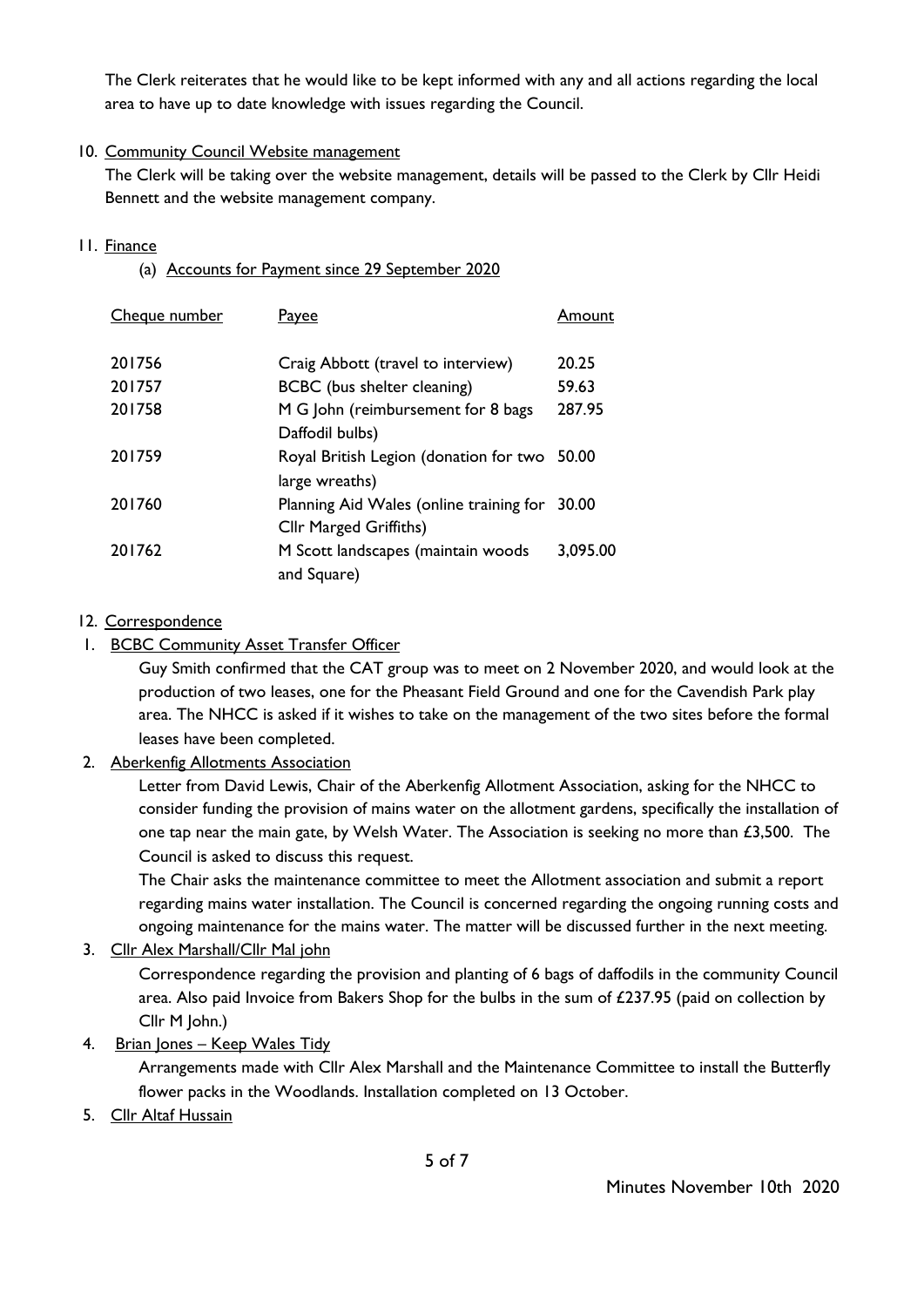Information about the NHCC Chain of Office – it needs to be sent away to Fabb for inscription of recent names of past Chairs.

6. Planning Aid Wales

Invoice for cost of training course for Cllr Marged Griffiths 9 November 2020 to sum of £30.00

7. Royal British Legion Bridgend

Invoice for cost of two wreaths for Remembrance, noted the cheque sent for £50.00

8. BCBC

Notification for Meeting of Town & Community Council Forum on 26 October Chair Cllr Altaf Hussain and Adam Davies to attend.

# 9. Tondu & Aberkenfig Community Association

Note of thanks for the planting of additional spring flowering bulbs at Pentre Felin.

10. One Voice Wales

Correspondence from Paul Egan advising on induction and contract for new Clerk.

11. BCBC

Notification from Laura Griffiths on vacancy on the BCBC Standards Committee, forwarded to all Members of the council.

12. One Voice Wales

Details of online training courses – forward to all Members of the council.

Also request for one or two members of the Council to represent NHCC at OVW Area

Committee. Does the Council wish to nominate up to 2 members?

The Council requests that a member of Council be appointed to this position. Cllr Marged Griffiths agrees to consider the position.

## 13. David-Lloyd Jones

Paper on retirement of the Clerk at request of the Chair.

14. Cllr Altaf Hussain

Referrals and notes regarding unauthorised access across common at Penyfai Common at Rock Cottages.

# 15. Christmas Lighting suppliers – Centregreat and Floodlighting and Electric Services

Acknowledgement of provision of Christmas Lighting for 2020-21 NB Penyfai to cost £980 to install, £440 to take down and store.

# 16. Tondu & Aberkenfig Community Association

Details of quotation and permissions from landlords of site to progress installation of defibrillator at Pentrefelin. Taking forward.

### 13. Planning Applications

The Council noted the following applications made, with no comments.

Copy of an appeal decision re Ivy Cottage Penyfai CF31 4NG

Case dismissed – enforcement notice upheld.

P/20/666/FUL BCB Penyfai Church in Wales Primary School, Penyfai (car parking space to side access road)

P/20/755/FUL Four Winds, 17 Hillcrest, Penyfai

### 14. Reports from Councillors